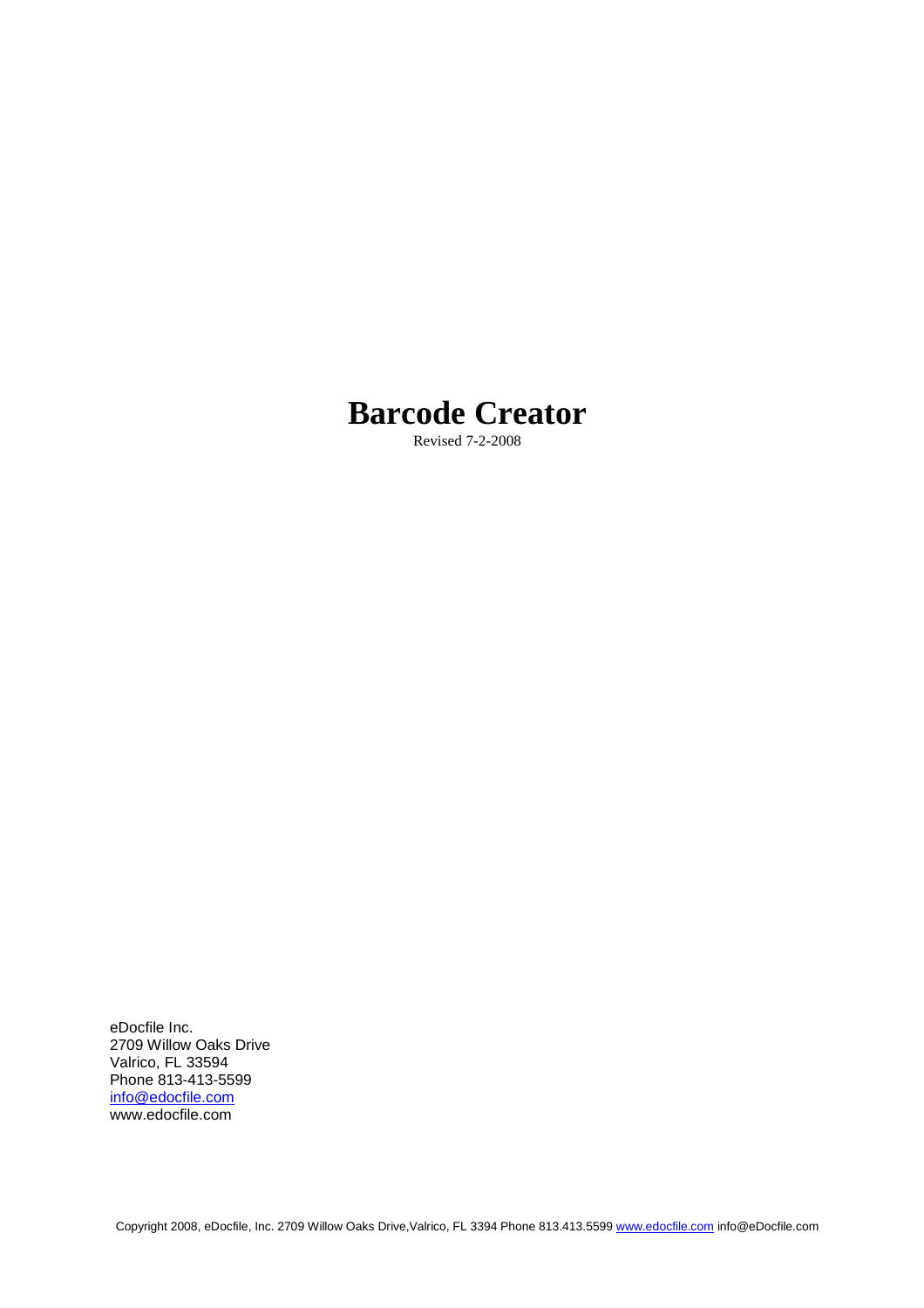# **Barcode Creator**

Barcode Creator consists of five utilities that create barcode cover pages for indexing documents. Each utility has the option of printing either 3 of 9 or Code 128 barcodes

- Barcode Identifier this program creates two barcodes per page. One is used to identify the document and the other the document type. The document type is selected from a drop down list and the cover pages can be printed as a group. This would be ideally suited for where there is a file that has numerous sections. For instance, a Personnel file, one barcode could be the employee number and the other could be for each of the document types such as application, tax information, health plan etc. Numerous profiles can be created and shared on the network
- Create Sequential Barcode Cover Pages the name says it all. Enter a start and end range and a series will be printed. This is ideal where consecutive numbered documents need to be scanned. An example would be a check run. Enter the stating check number and ending number and cover pages will be created that match the check numbers.
- Create Two Barcodes this program allows the user to key in two values that will become barcodes. It is similar to Barcode Identifier with the exception being the user keys in a value as opposed to selecting it from a list.
- Create Barcode from CSV file this utility will read a delimited file and allow the user to select up to eight fields that will be printed as either a Code 128 or 3 of 9 barcode. This utility is useful for when a database relates to existing documents. The user can sort the csv file in Excel and print the barcodes in the same sequence that the physical documents are in. This allows a user to open a file drawer and the first file will match the first barcode cover page.
- Create Standardized Barcodes The user can enter one value and select up to three more from drop down lists. This can be used to index documents or when document routing is based on a file name.

## **System Requirements:**

Microsoft Windows 2000, XP or Vista Java from Sun Microsystems (www.java.com)

**Barcode Identifier - Setup**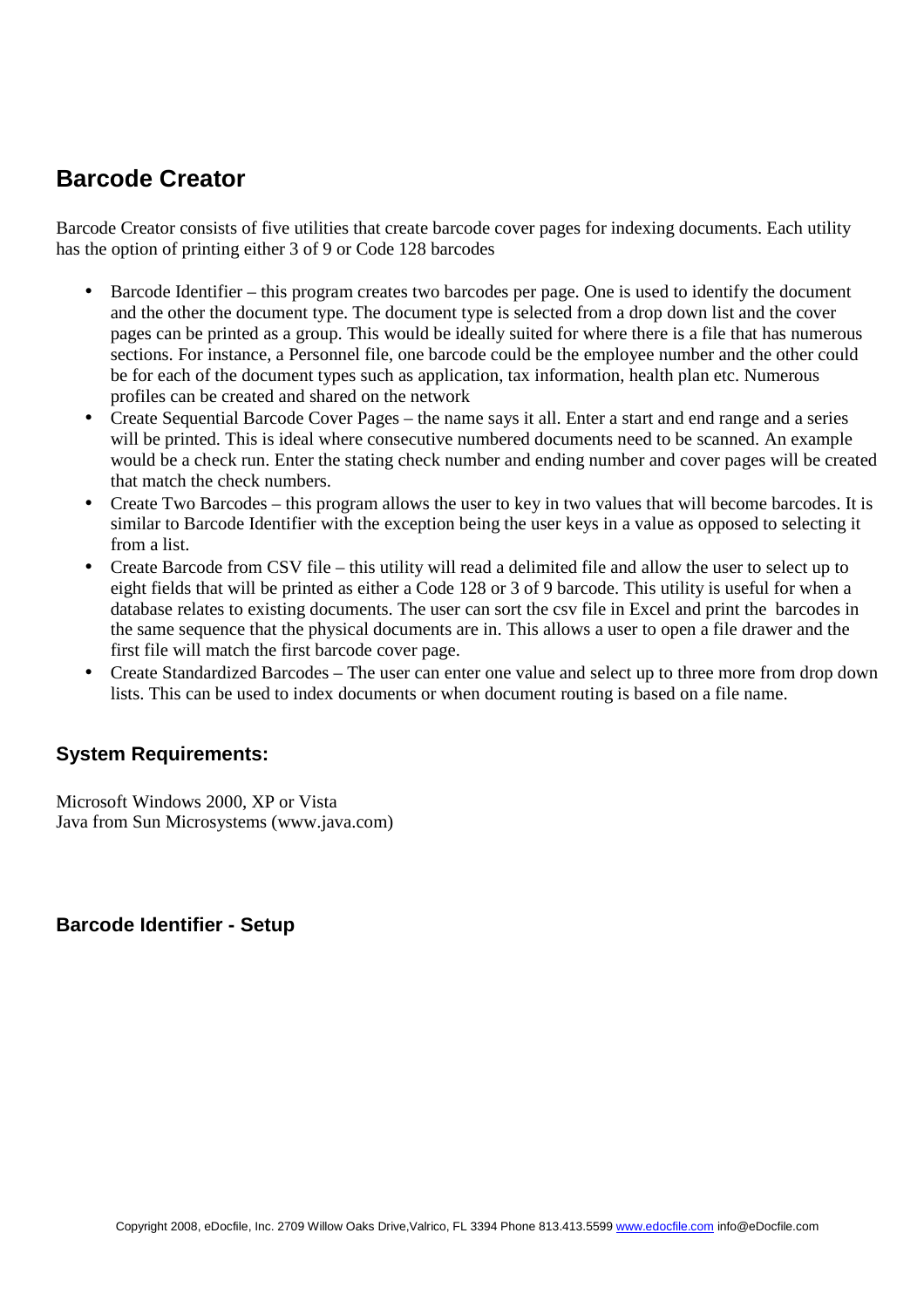| Barcode Creator                    | Create Identifier Barcodes              |
|------------------------------------|-----------------------------------------|
|                                    | Create Sequential Barcode Cover Pages   |
|                                    | Create Two Barcodes                     |
|                                    | <b>III</b> Create Barcode from CSV File |
|                                    | Create Standardized Barcodes            |
| Setup Document Identifier          | Setup                                   |
| Setup Standardized Drop Down Lists |                                         |

Click on Start\All Programs\Barcode Creator\Setup\Setup Document Identifier to open the utility

| Set Profile Path                                       |  |
|--------------------------------------------------------|--|
| €<br><b>SETUP DOCUMENT SECTIONS</b>                    |  |
| \\Raid\accounting records\CoverpageProfiles            |  |
| Browse to folder containing Document Profiles          |  |
| Continue<br>Exit<br>Copyright© eDocFile Inc. 2004-2008 |  |

Enter a path to store the document profiles and click on Continue



Click on Create a New Series Group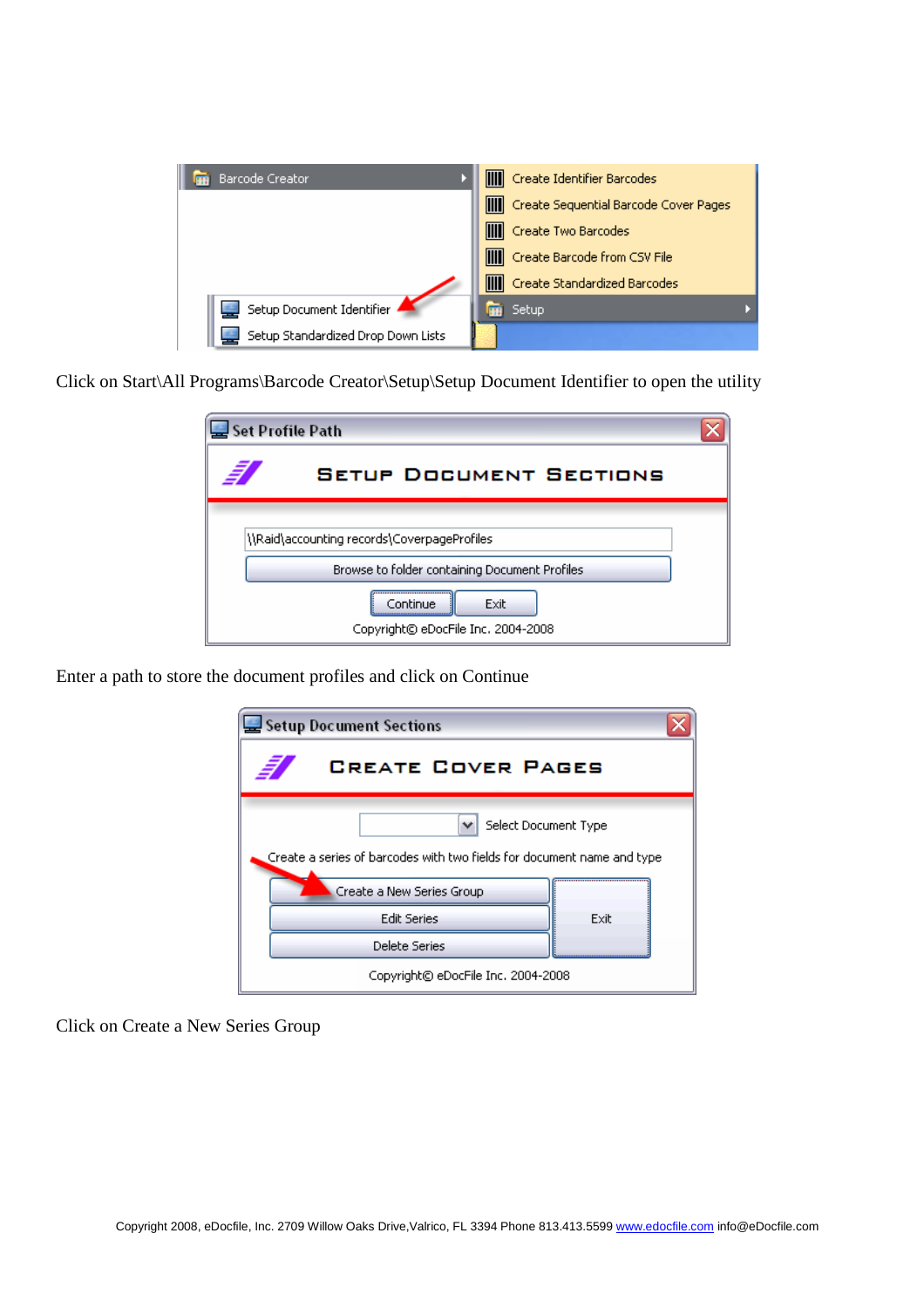| <b>Cover Page Creator</b>                                                                                        |                                                                                 |  |
|------------------------------------------------------------------------------------------------------------------|---------------------------------------------------------------------------------|--|
| <b>CREATE COVER PAGES</b>                                                                                        |                                                                                 |  |
| Mortgage File                                                                                                    | Enter a Name for this series                                                    |  |
| Enter a List of Document Types<br>Application<br>Disclosures<br>Payoffs<br>2<br>Title<br>Appraisal<br>Insurancel | Select Barcode Type:<br>$②3$ of 9<br>з<br>$\bigcirc$ Code 128<br>Create<br>Exit |  |
| Copyright© eDocFile Inc. 2004-2008                                                                               |                                                                                 |  |

- 1- Enter a Name for this group
- 2- Enter a list of document types
- 3- Select type of barcode If using 3 of 9 the Character Set is limited to Upper Case Letters and Numbers, the program will convert lower case to Upper Case and remove some non compliant characters.

Click on Create when done

| Setup Document Sections                                                                                          |  |  |
|------------------------------------------------------------------------------------------------------------------|--|--|
| <b>CREATE COVER PAGES</b>                                                                                        |  |  |
| Mortgage Files<br>Select Document Type<br>Create a series of barcodes with two fields for document name and type |  |  |
| Create a New Series Group                                                                                        |  |  |
| <b>Edit Series</b><br>Exit                                                                                       |  |  |
| <b>Delete Series</b>                                                                                             |  |  |
| Copyright© eDocFile Inc. 2004-2008                                                                               |  |  |

The main setup menu appears again allowing for the addition of more profiles, editing profiles or deleting profiles.

Click on Exit to begin using the program.

## **Using Barcode Identifier**

Click on Start\All Programs\Barcode Creator\Create Identifier Barcodes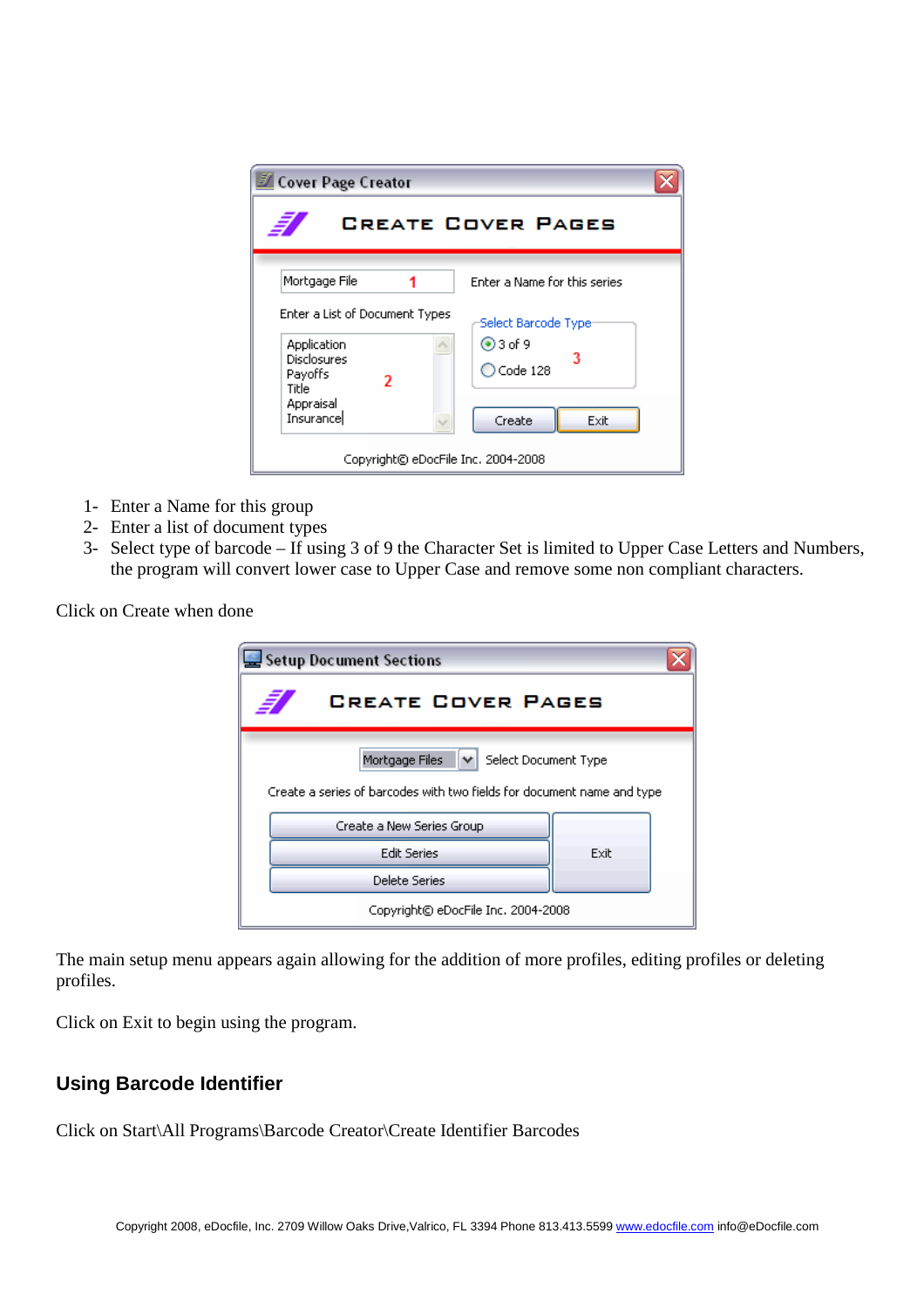(Ideally a shortcut to the program should be placed on the Quick Launch Bar)

| Barcode Creator | m<br>Create Identifier Barcodes            |
|-----------------|--------------------------------------------|
|                 | m<br>Create Sequential Barcode Cover Pages |
|                 | Create Two Barcodes                        |
|                 | m<br>Create Barcode from CSV File          |
|                 | m<br>Create Standardized Barcodes          |
|                 | Setup                                      |

The first menu will appear only if there is more than one Document List Type

| Select Document Type                     |      |  |
|------------------------------------------|------|--|
| <b>CREATE COVER PAGES</b>                |      |  |
| V Select Document Type<br>Mortgage Files |      |  |
| Continue                                 | Exit |  |
| Copyright© eDocFile Inc. 2004-2008       |      |  |

Select the Document Type and click on Continue

| <b>III</b> Select Sections to Print                                                   |                                                                    |  |
|---------------------------------------------------------------------------------------|--------------------------------------------------------------------|--|
| <b>E</b> CREATE COVER PAGES                                                           |                                                                    |  |
| Enter File Name                                                                       | Get from Clipboard                                                 |  |
| FEE-ARGEEMENT<br>APPROVAL<br>SIGNED-RESPA<br>RE-DISCLOSURE<br>FINAL-DOCS<br>APPRAISAL | Use Windows Selection<br>keys to select part of<br>a list to Print |  |
| TITLE<br>INCOME-DOCS                                                                  | Print                                                              |  |
| CREDIT-REPORT<br>MISC                                                                 | Print All                                                          |  |
| APPLICATION                                                                           | Exit                                                               |  |
| Copyright© eDocFile Inc. 2004-2008                                                    |                                                                    |  |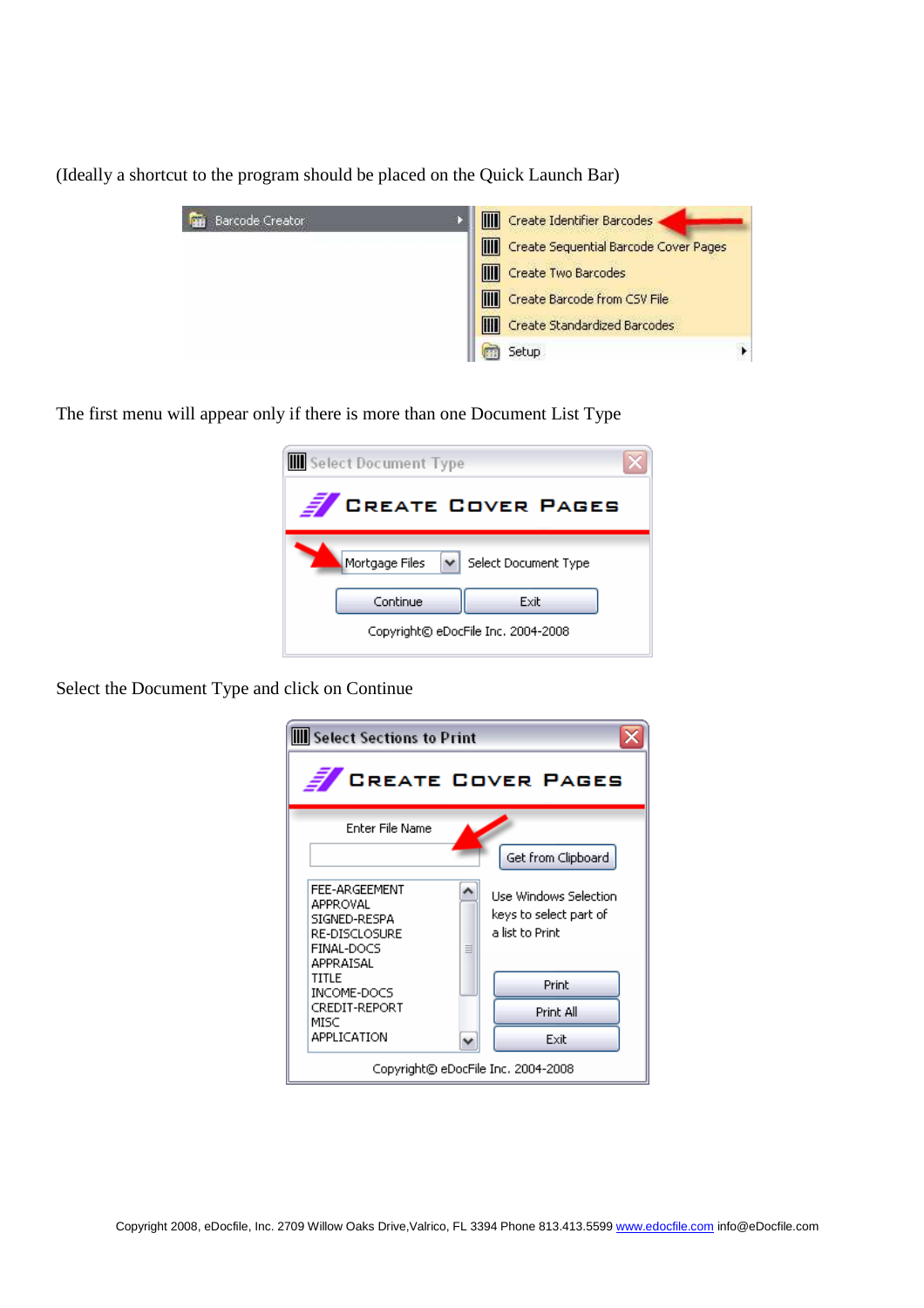Enter a value for the first Barcode "Enter file Name" optionally the user can copy this value to the clipboard before running the program and then use "Get from Clipboard"

The user can select one cover page or by using the Windows Selection Keys Print a Group of cover pages. The Windows Selection keys are pressing and holding down "Shift" while clicking a top value in the list and a bottom value to select everything in between or the user can hold "Ctrl" down while clicking on each cover page to be selected. Once selected the user clicks on Print to send the pages to the default printer.

#### **Create Sequential Barcode Cover Pages**



Click on Start\All Programs\Barcode Creator\Sequential Barcode Cover Pages

| <b>III</b> Sequential Barcode Creation                                                                                                                                                                                                                                |  |  |
|-----------------------------------------------------------------------------------------------------------------------------------------------------------------------------------------------------------------------------------------------------------------------|--|--|
| SEQUENTIAL BARCODE COVER PAGE CREATOR                                                                                                                                                                                                                                 |  |  |
| Enter Range<br>and ending with 11184<br>11123<br>Beginning with<br>This will create a series of Barcodes Cover Pages - making it ideal for<br>sequentially numbered documents<br>3 of 9<br>Barcode Type<br>Create Range<br>Exit<br>Copyright© eDocFile Inc. 2004-2008 |  |  |

- 1 Enter a start number
- 2 Enter an ending number
- 3 Enter a Barcode Type

Click on Create Range to send the cover pages to the default printer

#### **Create Two Barcode Cover Pages**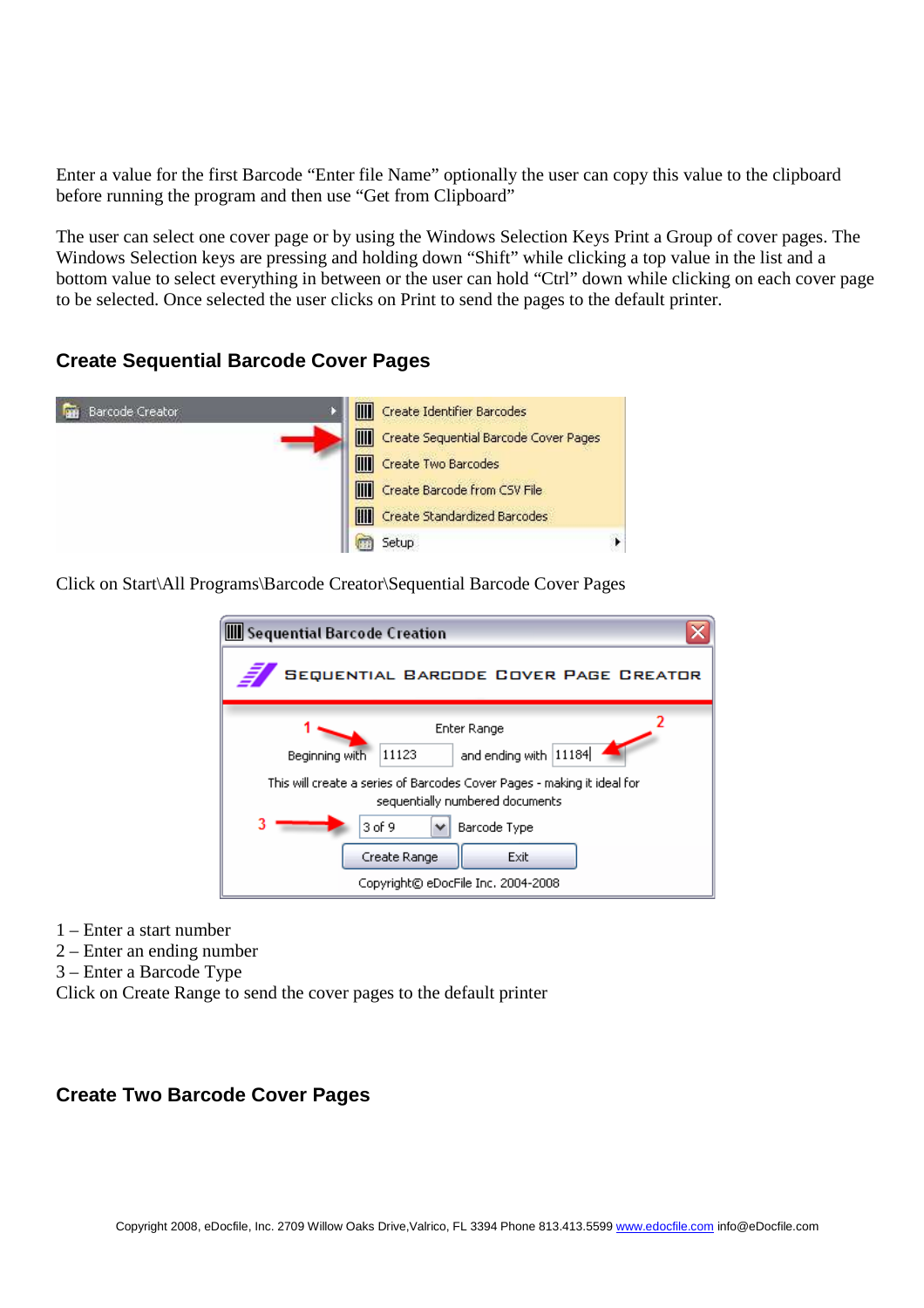

Click on Start\All Programs\Barcode Creator\Create Two Barcodes (Ideally a shortcut to the program should be placed on the Quick Launch Bar)

| <b>III</b> Create Two Barcodes                                           |  |  |
|--------------------------------------------------------------------------|--|--|
| <b>CREATE COVER PAGES</b>                                                |  |  |
| Create Cover Page with 2 Barcodes                                        |  |  |
| Barcode One<br>Get from Clipboard                                        |  |  |
| 2<br>Barcode Two                                                         |  |  |
| Barcode Type:<br>Create<br>$③3$ of 9<br>3<br>Exit<br>$\bigcirc$ Code 128 |  |  |
| Copyright© eDocFile Inc. 2004-2008                                       |  |  |

- 1- Enter a value for the First barcode optionally the user can copy this value to the clipboard before running the program and then use "Get from Clipboard"
- 2- Enter a value for the Second barcode
- 3- Enter a Barcode Type
- 4- Click on Create Range to send the cover pages to the default printer

#### **Create Two Barcode Cover Pages**

Click on Start\All Programs\Barcode Creator\Create Barcode from CSV File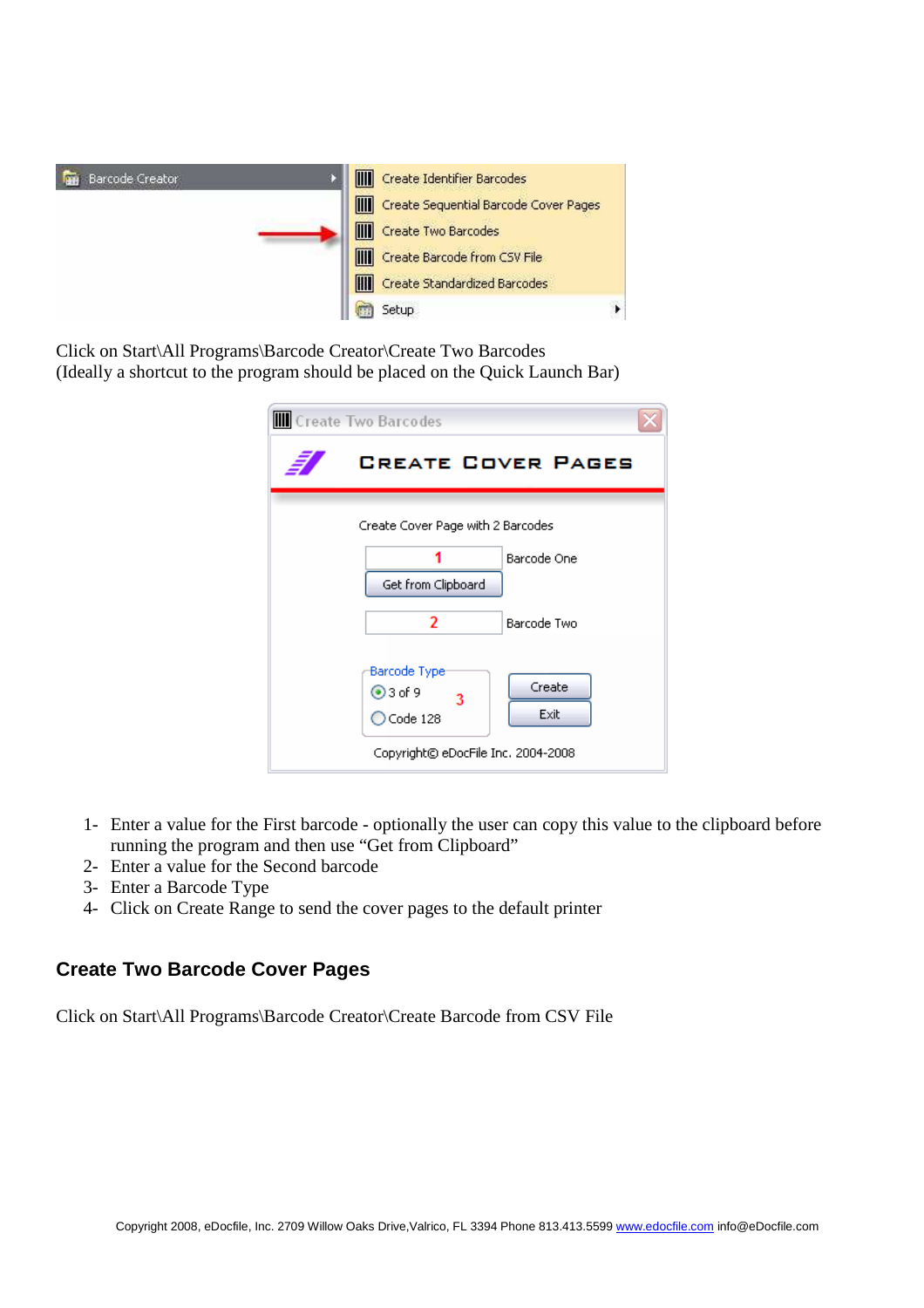

#### A menu will open

| Create Barcodes from CSV file                                                                                                                                                          |
|----------------------------------------------------------------------------------------------------------------------------------------------------------------------------------------|
| <b>CREATE BARCODES FROM CSV</b>                                                                                                                                                        |
| Enter the csy file to be processed<br>C:\BatchBCCoverCreator\tempfor csv\sample f(<br><b>Browse</b><br>2<br>Select Delimiter<br>Continue<br>Exit<br>Copyright© eDocFile Inc. 2004-2008 |

- 1- Browse or Enter the Path to the CSV File
- 2- Select a delimiter (if the delimiter you need is not present contact eDocfile Inc. and it will be added)
- 3- Click on Continue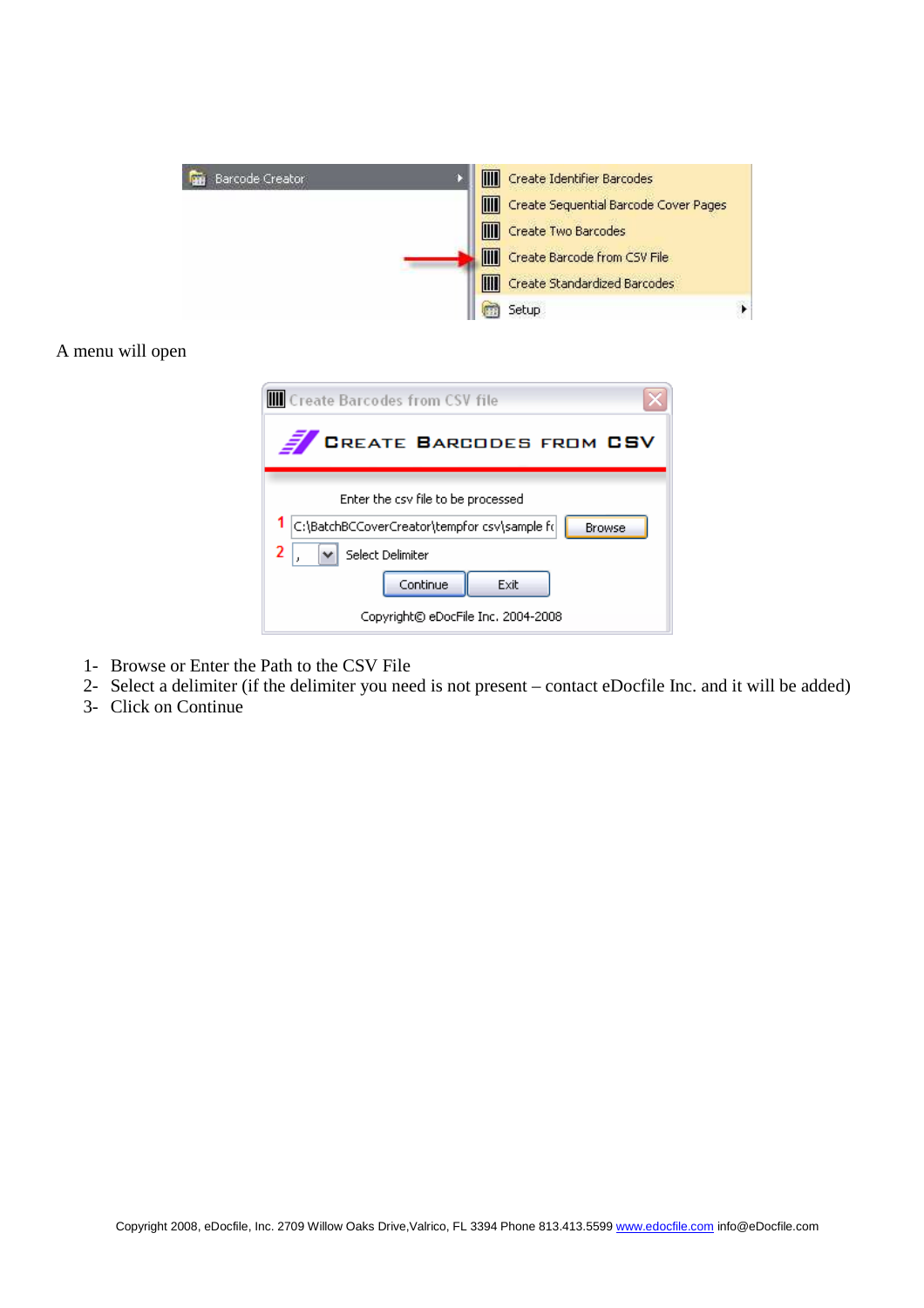| 摩 Field Mapping                                                                                                                                                                                                                             |                                                                     |  |
|---------------------------------------------------------------------------------------------------------------------------------------------------------------------------------------------------------------------------------------------|---------------------------------------------------------------------|--|
|                                                                                                                                                                                                                                             | <b>CREATE BARCODES FROM CSV</b>                                     |  |
| <b>Field and Contents</b>                                                                                                                                                                                                                   | Match Field Number<br>to Barcode Number                             |  |
| Field 1 - David                                                                                                                                                                                                                             | Barcode 1<br>2<br>1                                                 |  |
| Field 2 - Dupree<br>Field 3 - 3873                                                                                                                                                                                                          | Barcode 2<br>3<br>v                                                 |  |
|                                                                                                                                                                                                                                             | Barcode 3<br>v                                                      |  |
|                                                                                                                                                                                                                                             | Barcode 4<br>v                                                      |  |
|                                                                                                                                                                                                                                             | Barcode 5                                                           |  |
|                                                                                                                                                                                                                                             | Barcode 6                                                           |  |
|                                                                                                                                                                                                                                             | Barcode 7                                                           |  |
| Barcode Type*                                                                                                                                                                                                                               |                                                                     |  |
| Code 128<br>3                                                                                                                                                                                                                               | * 3 of 9 Charactor set is limited<br>to numbers and capital letters |  |
| Add Identifiers<br>Application<br>A Cover Page with each of these Values<br>Resume<br>References<br>will be created, on the page. This allows<br>≡<br>Insurance<br>for a series to be created for each record<br>Payroll<br>in the database |                                                                     |  |
| Continue<br>Exit<br>Copyright© eDocFile Inc. 2004-2008                                                                                                                                                                                      |                                                                     |  |

- 1- This is the content of the Fields in the first record
- 2- This is the barcode in it's relationship to the page where Barcode 1 is on the top of the page, barcode two is beneath it etc.
- 3- Select Type of barcode
- 4- Section Names for Documents (optional)

Match the field number in the Field and Contents list to the location on the cover page. They can be in any order but no missed barcodes maybe entered. In other words the user can select 1-8 but not 1-3 and 6-8 as only the first three would be created.

Enter Section Names in this example five cover pages would be created for each record in the data base. Each one would have Field 1, Field 3 and an item from the list.

Therefore the output contents would be:

Barcode 1 - David Barcode 2 - Dupree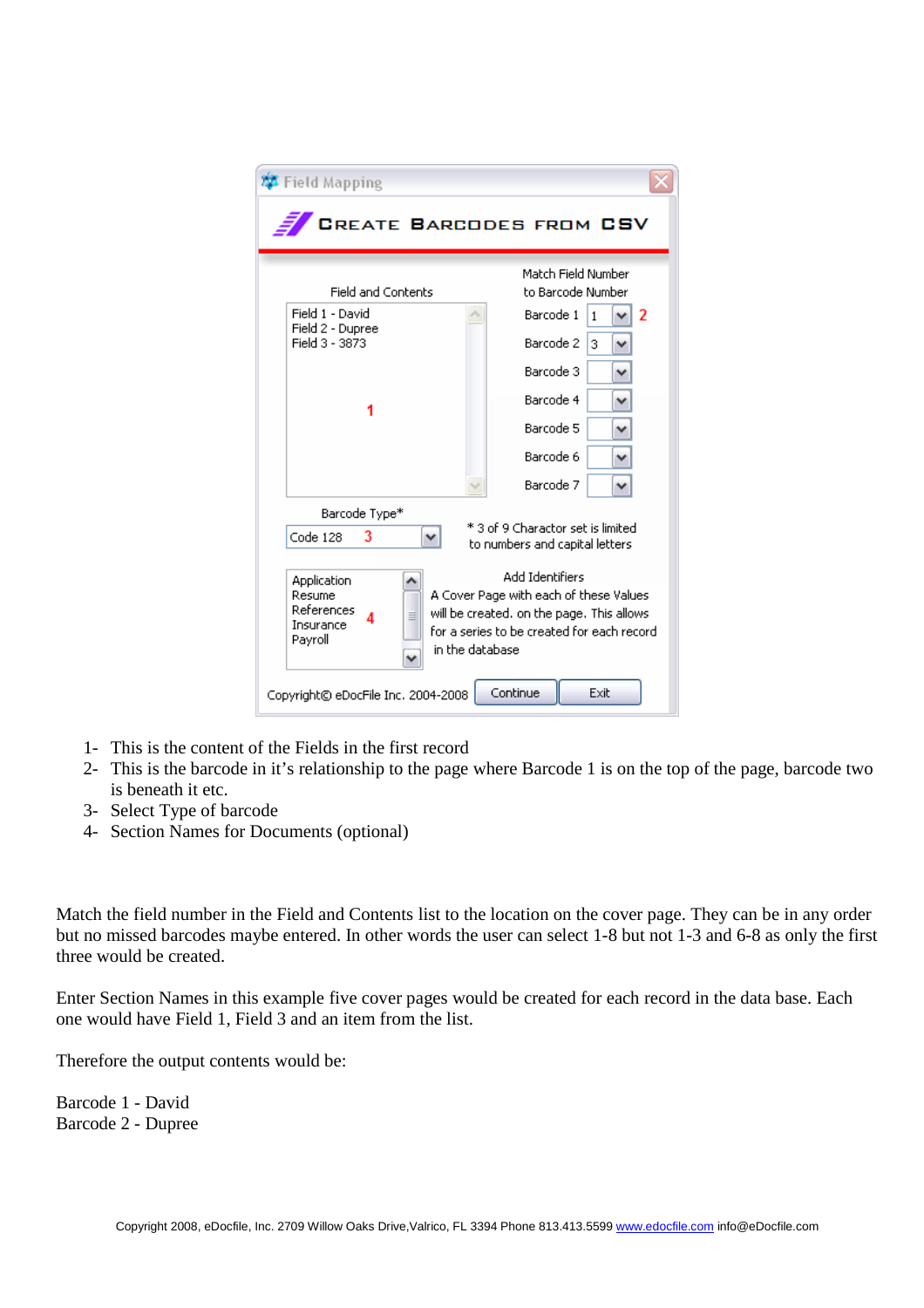Barcode 1 - Application

On the next cover page it would be:

Barcode 1 - David Barcode 2 - Dupree Barcode 3 – Resume

This would continue until the end of the Identifiers list. Once the list has completed it would move to the next record in the database and repeat the process.

When finished, click on Continue and the cover pages will be sent to the default printer.

#### **Create Standardized Barcodes**

Click on Start\All Programs\Barcode Creator\Setup\Setup Standardized Drop Down Lists



The setup menu will open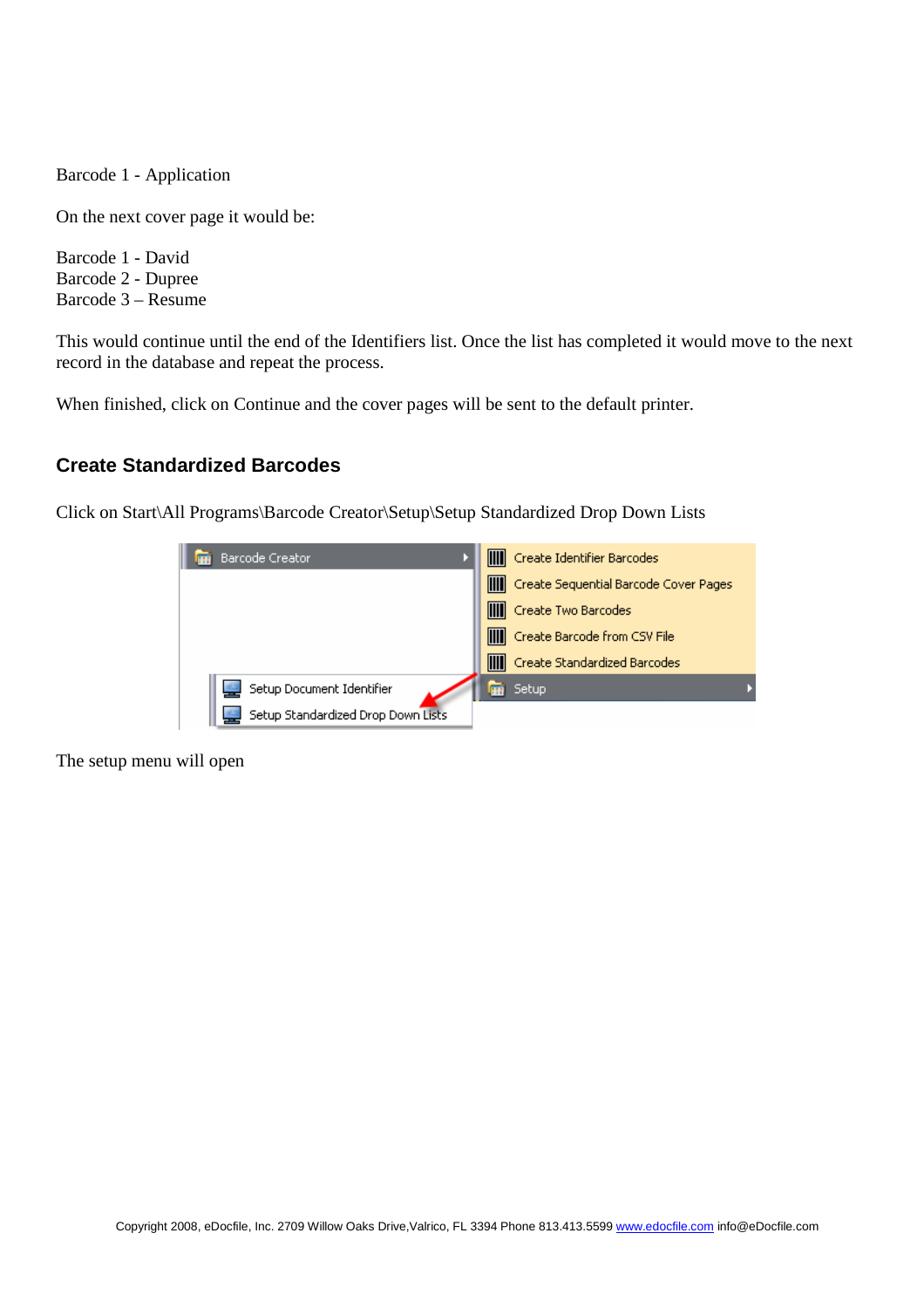| Cover Page Creator                                                                         |                                                                   |                                   |
|--------------------------------------------------------------------------------------------|-------------------------------------------------------------------|-----------------------------------|
| <b>BARCODE COVER PAGE CREATOR SETUP</b>                                                    |                                                                   |                                   |
| Drop Down List 1<br>Choices                                                                | Drop Down List 2<br>Choices                                       | Drop Down List 3<br>Choices       |
| Accounting<br>Advertising<br>Marketing<br><b>Sales</b><br>Purchasing<br>Human<br>Resources | Memo<br>Letter<br>Brochure<br>Invoice<br>目<br>Testimonial<br>test | Standard<br>Rush<br>High-Priority |
| Barcode Type*<br>* 3 of 9 Charactor set is limited to numbers<br>3 of 9<br>v               |                                                                   |                                   |
| and capital letters<br>Continue<br>Exit<br>Copyright© eDocFile Inc. 2004-2008              |                                                                   |                                   |

Three list boxes will appear enter the data for each list for the Drop Down Menus. Select a Barcode Type and click on continue. Please note that the data will appear in the Drop Down Menus in the same order as entered, so if a default value is to be displayed make it the first in the list.

# **Using Standardized Barcodes**

Click on Start\All Programs\Barcode Creator\Create Standardized Barcodes (Ideally a shortcut to the program should be placed on the Quick Launch Bar)



A menu will appear